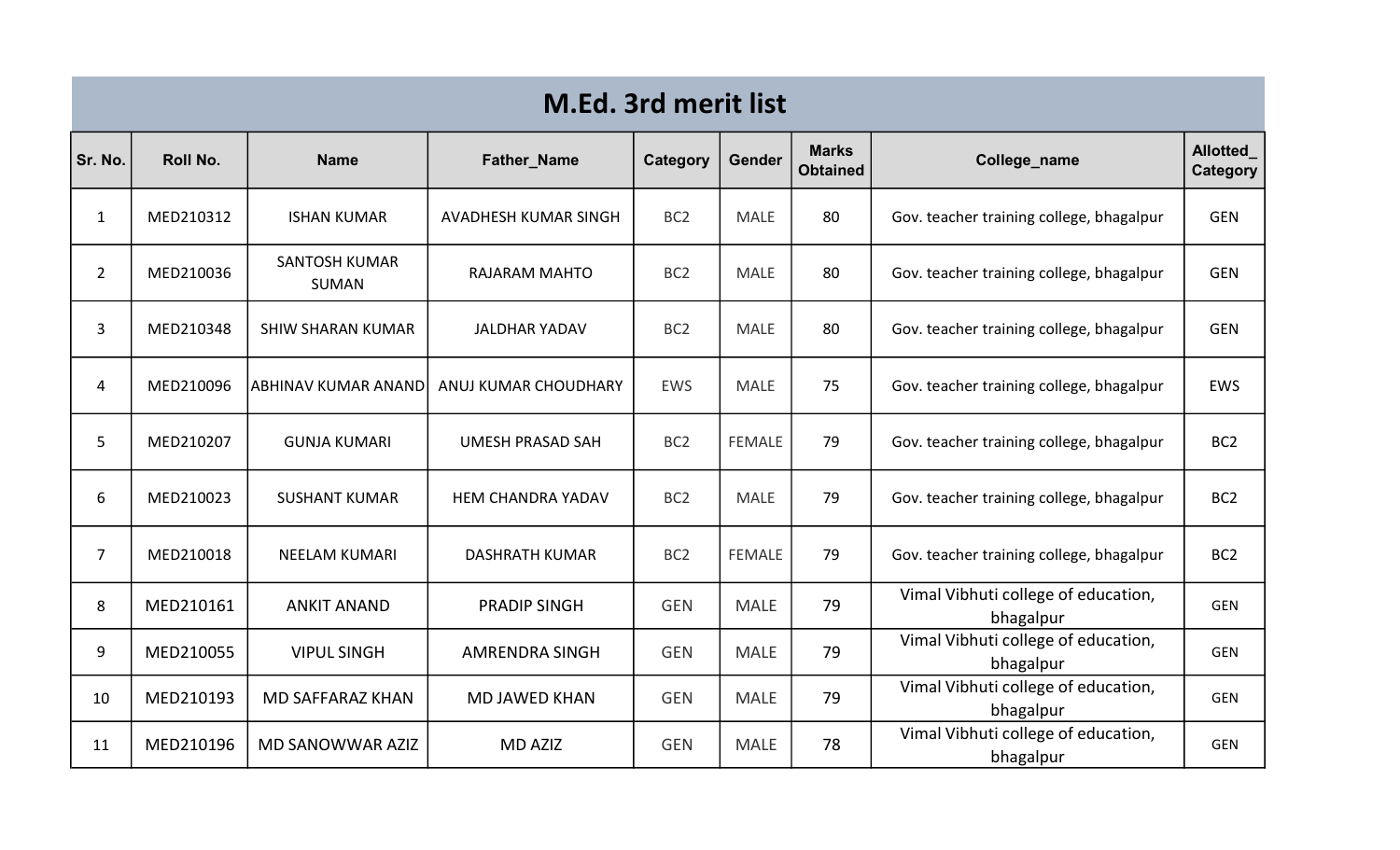| <b>M.Ed. 3rd merit list</b> |           |                           |                                |                 |               |                                 |                                                  |                                    |  |
|-----------------------------|-----------|---------------------------|--------------------------------|-----------------|---------------|---------------------------------|--------------------------------------------------|------------------------------------|--|
| Sr. No.                     | Roll No.  | <b>Name</b>               | Father_Name                    | Category        | <b>Gender</b> | <b>Marks</b><br><b>Obtained</b> | College_name                                     | <b>Allotted</b><br><b>Category</b> |  |
| 12                          | MED210360 | <b>PRITI KUMARI</b>       | YOGENDRA PRASAD SINGH          | BC <sub>2</sub> | <b>FEMALE</b> | 78                              | Vimal Vibhuti college of education,<br>bhagalpur | <b>GEN</b>                         |  |
| 13                          | MED210143 | <b>RUPAM KUMAR</b>        | <b>SUBHASH MANDAL</b>          | BC1             | <b>MALE</b>   | 78                              | Vimal Vibhuti college of education,<br>bhagalpur | <b>GEN</b>                         |  |
| 14                          | MED210164 | <b>SHILPEE KUMARI</b>     | <b>RAJARAM YADAV</b>           | BC <sub>2</sub> | <b>FEMALE</b> | 78                              | Vimal Vibhuti college of education,<br>bhagalpur | <b>GEN</b>                         |  |
| 15                          | MED210206 | <b>KUMARI RACHNA</b>      | <b>IREE NAWIN RARAIN MAND.</b> | BC1             | <b>FEMALE</b> | 78                              | Vimal Vibhuti college of education,<br>bhagalpur | <b>GEN</b>                         |  |
| 16                          | MED210318 | <b>SHABANA KHATUN</b>     | <b>MD SHAKUR ALAM</b>          | BC1             | <b>FEMALE</b> | 78                              | Vimal Vibhuti college of education,<br>bhagalpur | <b>GEN</b>                         |  |
| 17                          | MED210281 | <b>SURAJ YADAV</b>        | UPENDRA NARAYAN YADAV          | BC <sub>2</sub> | <b>MALE</b>   | 78                              | Vimal Vibhuti college of education,<br>bhagalpur | <b>GEN</b>                         |  |
| 18                          | MED210317 | <b>NISHA KUMARI</b>       | <b>SATISH KUMAR PATEL</b>      | BC <sub>2</sub> | <b>FEMALE</b> | 78                              | Vimal Vibhuti college of education,<br>bhagalpur | <b>GEN</b>                         |  |
| 19                          | MED210397 | <b>PRITI KUMARI</b>       | <b>ARUN KUMAR SINGH</b>        | BC <sub>2</sub> | <b>FEMALE</b> | 77                              | Vimal Vibhuti college of education,<br>bhagalpur | <b>GEN</b>                         |  |
| 20                          | MED210038 | <b>ROZY KUMARI</b>        | <b>KAMAL KISHOR SAHU</b>       | BC1             | <b>FEMALE</b> | 77                              | Vimal Vibhuti college of education,<br>bhagalpur | <b>GEN</b>                         |  |
| 21                          | MED210084 | <b>ABHIMANYU KUMAR</b>    | SHIV NANDAN CHUARASIA          | BC1             | <b>MALE</b>   | 77                              | Vimal Vibhuti college of education,<br>bhagalpur | <b>GEN</b>                         |  |
| 22                          | MED210292 | <b>NAVIN KUMAR PANDEY</b> | PARMATMA PANDEY                | <b>EWS</b>      | <b>MALE</b>   | 75                              | Vimal Vibhuti college of education,<br>bhagalpur | <b>EWS</b>                         |  |
| 23                          | MED210013 | <b>AYUSH ANAND</b>        | <b>ARUN KUMAR CHOUDHARY</b>    | <b>EWS</b>      | <b>MALE</b>   | 75                              | Vimal Vibhuti college of education,<br>bhagalpur | <b>EWS</b>                         |  |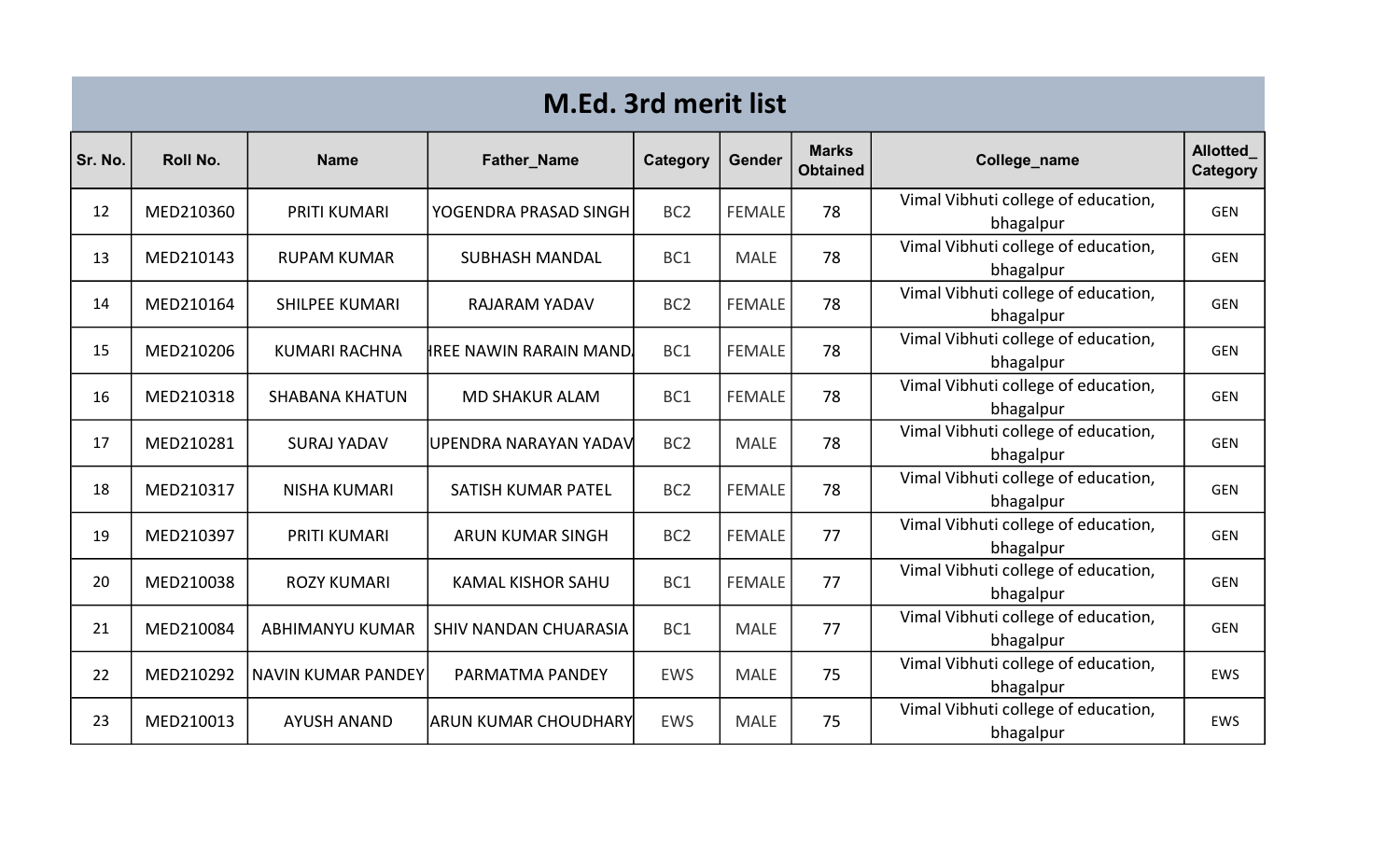| <b>M.Ed. 3rd merit list</b> |           |                         |                            |                 |               |                                 |                                                  |                             |  |
|-----------------------------|-----------|-------------------------|----------------------------|-----------------|---------------|---------------------------------|--------------------------------------------------|-----------------------------|--|
| Sr. No.                     | Roll No.  | <b>Name</b>             | <b>Father_Name</b>         | <b>Category</b> | <b>Gender</b> | <b>Marks</b><br><b>Obtained</b> | College_name                                     | <b>Allotted</b><br>Category |  |
| 24                          | MED210222 | DEEPAK KUMAR RAY        | <b>RANJAN KUMAR RAY</b>    | <b>EWS</b>      | <b>MALE</b>   | 74                              | Vimal Vibhuti college of education,<br>bhagalpur | <b>EWS</b>                  |  |
| 25                          | MED210402 | <b>MD TOUSIF HASAN</b>  | <b>MD TOUHID</b>           | BC1             | <b>MALE</b>   | 77                              | Vimal Vibhuti college of education,<br>bhagalpur | BC1                         |  |
| 26                          | MED210110 | PRABHU DAYAL KUMAR      | <b>PREM SHANKAR KUMAR</b>  | BC1             | <b>MALE</b>   | 77                              | Vimal Vibhuti college of education,<br>bhagalpur | BC1                         |  |
| 27                          | MED210225 | <b>TRIPTI KUMARI</b>    | <b>NITIN KUMAR BHARGAV</b> | BC1             | <b>FEMALE</b> | 76                              | Vimal Vibhuti college of education,<br>bhagalpur | BC1                         |  |
| 28                          | MED210076 | <b>MEENU KUMARI</b>     | <b>ASHOK PRASAD ROY</b>    | BC1             | <b>FEMALE</b> | 76                              | Vimal Vibhuti college of education,<br>bhagalpur | BC1                         |  |
| 29                          | MED210372 | <b>DHEERAJ KUMAR</b>    | <b>GHANSHYAM THAKUR</b>    | BC1             | <b>MALE</b>   | 76                              | Vimal Vibhuti college of education,<br>bhagalpur | BC <sub>1</sub>             |  |
| 30                          | MED210146 | <b>MRITUNJAY BHARTI</b> | <b>SHYAM PANDIT</b>        | BC1             | <b>MALE</b>   | 76                              | Vimal Vibhuti college of education,<br>bhagalpur | BC1                         |  |
| 31                          | MED210345 | <b>SONI DEVI</b>        | AIPRAKASH NARAYAN SINGI    | BC1             | <b>FEMALE</b> | 76                              | Vimal Vibhuti college of education,<br>bhagalpur | BC1                         |  |
| 32                          | MED210187 | PURNIMA KUMARI          | <b>RAJNI RAMAN REDDY</b>   | BC <sub>2</sub> | <b>FEMALE</b> | 77                              | Vimal Vibhuti college of education,<br>bhagalpur | BC <sub>2</sub>             |  |
| 33                          | MED210424 | <b>NEHA RANI</b>        | <b>DILIP KUMAR</b>         | BC <sub>2</sub> | <b>FEMALE</b> | 77                              | Vimal Vibhuti college of education,<br>bhagalpur | BC <sub>2</sub>             |  |
| 34                          | MED210434 | <b>MEETU</b>            | NARESH PRASAD SINGH        | BC <sub>2</sub> | <b>FEMALE</b> | 77                              | Vimal Vibhuti college of education,<br>bhagalpur | BC <sub>2</sub>             |  |
| 35                          | MED210173 | <b>KIRAN ROY</b>        | <b>JITENDRA YADAV</b>      | BC <sub>2</sub> | <b>FEMALE</b> | 76                              | Vimal Vibhuti college of education,<br>bhagalpur | BC <sub>2</sub>             |  |